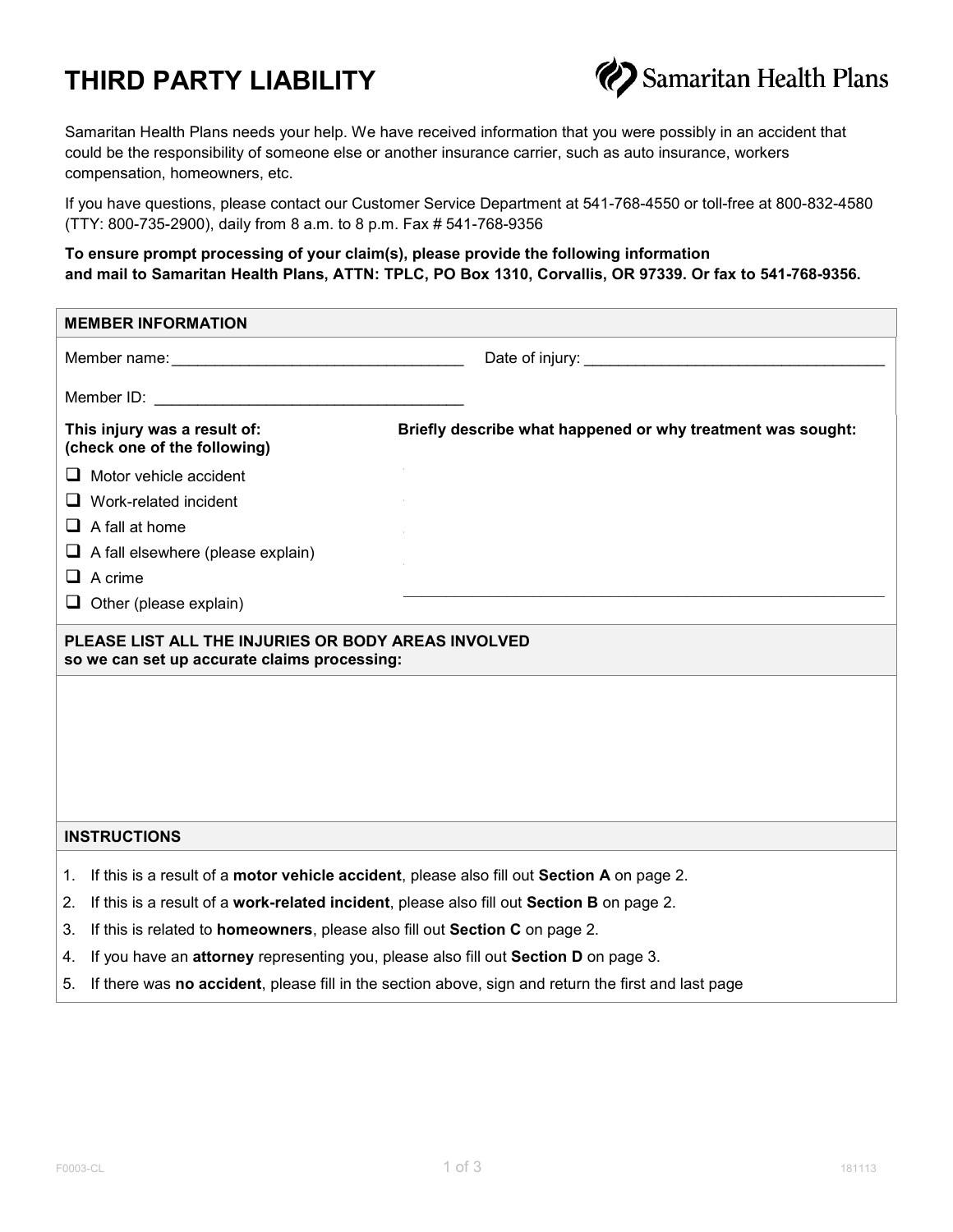| <b>SECTION A: MOTOR VEHICLE ACCIDENT</b>            |                 |  |  |  |  |
|-----------------------------------------------------|-----------------|--|--|--|--|
| Your auto insurance:                                | Agent:          |  |  |  |  |
| Policy number:                                      | Phone:          |  |  |  |  |
| Claim number:                                       |                 |  |  |  |  |
| Adjustor:                                           | Adjustor phone: |  |  |  |  |
| Personal injury protection (PIP) coverage amount:   |                 |  |  |  |  |
| Other driver's name:                                |                 |  |  |  |  |
| Other driver's insurance company:                   |                 |  |  |  |  |
| Other insurance company adjustor:                   |                 |  |  |  |  |
| Phone:                                              | Claim number:   |  |  |  |  |
| <b>SECTION B: WORK-RELATED INCIDENT</b>             |                 |  |  |  |  |
| Employer name:                                      | Phone:          |  |  |  |  |
| Employer's workers comp insurance carrier:          |                 |  |  |  |  |
| Adjustor:                                           |                 |  |  |  |  |
| Phone:                                              | Claim number:   |  |  |  |  |
| Provide basic information about the injury/illness. |                 |  |  |  |  |
|                                                     |                 |  |  |  |  |
| <b>SECTION C: HOMEOWNERS POLICY</b>                 |                 |  |  |  |  |
| Homeowner's insurance company:<br>Agent:            | Phone:          |  |  |  |  |
| Policy:                                             | Claim number:   |  |  |  |  |
| Insured's name:                                     |                 |  |  |  |  |
| Insured's address:                                  |                 |  |  |  |  |
| Adjustor:                                           | Adjustor phone: |  |  |  |  |
| List the medical coverage amount:                   |                 |  |  |  |  |
| Provide basic information about the injury.         |                 |  |  |  |  |
|                                                     |                 |  |  |  |  |